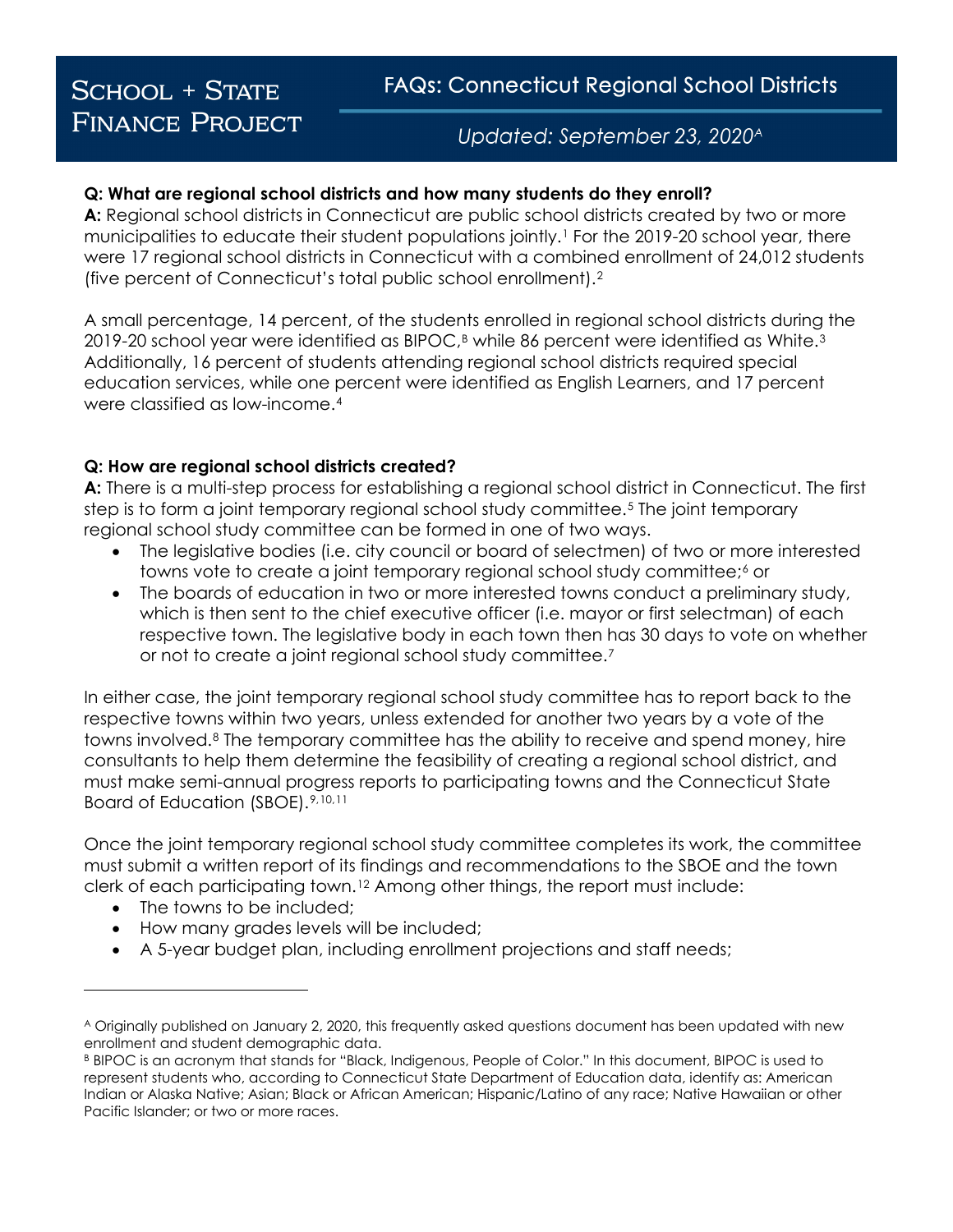- Recommended facilities:
- Recommendation concerning the size of the board of education and how each participating town will be represented on said board; and
- Any other matters the committee deems pertinent.<sup>[13](#page-3-12)</sup>

The SBOE must then first determine if the report meets all of the statutory requirements, and has 30 days to accept or reject the findings.<sup>[14](#page-3-13)</sup> If the SBOE accepts, then the final steps in the formation of a regional school district are for all participating towns to hold a public meeting to present the report, and then each town holds a referendum, which must be held simultaneously in each town.<sup>[15](#page-3-14)</sup> A regional school district is established only if the majority of votes in each of the participating towns is affirmative (in other words, it only takes one town to not reach a majority of yes votes in order for the regional school district referendum to fail).<sup>[16](#page-3-15),[17](#page-3-16)</sup>

## **Q: How are regional school districts administered?**

**A:** Regional school district are administered by a regional board of education, consisting of no fewer than five members, with each member town electing at least one member.[18](#page-3-17) As noted previously, the joint temporary regional school study committee report determines the number of members of such regional board and the representation of each town.[19](#page-3-18) Regional boards of education have all of the same powers and duties as local boards of education as provided by Connecticut's General Statutes, including purchasing, leasing, or renting property.[2](#page-3-19)0

# **Q: What types of regional school districts are there?**

i<br>I

**A:** In the instance where a regional board of education takes over all of the educational programs and schools previously overseen by its member towns, the local boards of education are dissolved.[21](#page-3-20) However, some regional school districts only oversee a regional high school, leaving local elementary and middle schools under the supervision of local boards of education.[C](#page-1-0)

## **Q: How can a regional school district make adjustments to its plan?**

**A:** If a regional board of education wants to amend its plan, or if the legislative body of a town served by the regional board of education requests an amendment to the plan, the regional board of education has to prepare a report on the proposed amendment, including the question to be presented, and file a copy with the commissioner of the Connecticut State Department of Education and the clerk of each member town.<sup>[22](#page-3-21)</sup> The plan must then be presented at a public meeting and, after such presentation, the board sets a date for a

<span id="page-1-0"></span><sup>C</sup> For instance, in Regional School District 1, Housatonic Valley Regional High School serves the towns of Canaan, Cornwall, Kent, North Canaan, Salisbury, and Sharon. However, each of the six towns has its own K-8 elementary school governed by an autonomous board of education, and only Housatonic Valley Regional High School is governed by the Region 1 Board of Education. The superintendent, assistant superintendent, business manager, and director of pupil services provide educational leadership for seven school districts, governed by seven boards of education in the six towns.

Regional School District 1. (n.d.). The School System. Retrieved from http://www.region1schools.org/main/theschool-system.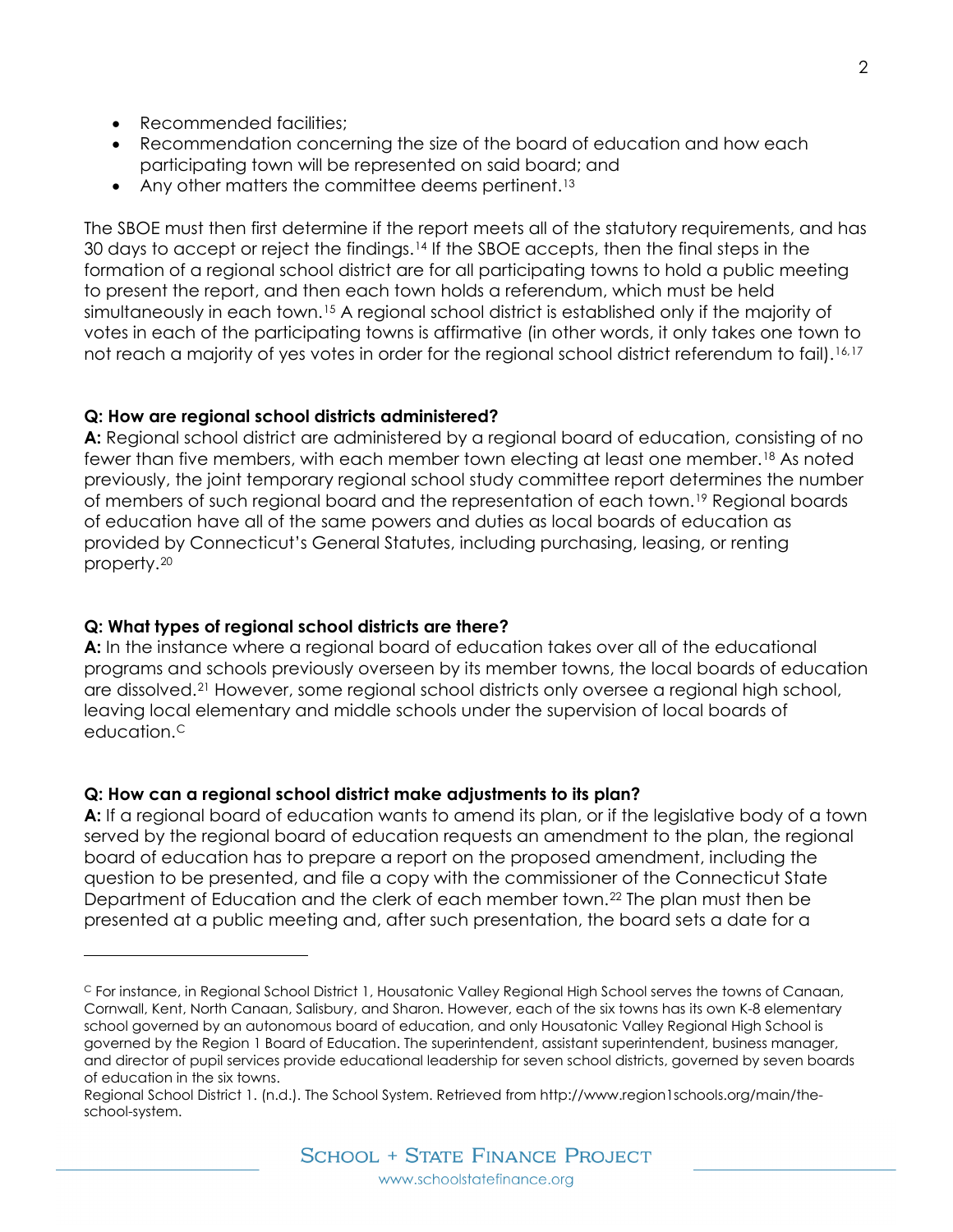referendum on the amendment.[23](#page-3-22) If the majority vote in each town of the district is in favor of the proposed amendment to the plan, the amendment takes effect immediately.[24](#page-3-23)

## **Q: How are regional school districts funded?**

**A:** Regional school districts are funded primarily by member towns, though regional school districts can receive some direct state and federal support.<sup>[D](#page-2-0)</sup> In determining each participating municipality's contribution, a ratio of net expenses to student count (as measured by average daily membership) is used.[25](#page-3-24) Member towns receive Education Cost Sharing (ECS) grants for students who reside in their town (and therefore are counted in the town's resident student count) but attend a regional school district. Therefore, member towns receive town aid from the State to fund regional school districts, though that funding does not go directly from the State to the regional school district. Regional school district boards of education are also permitted to issue bonds to support the capital needs of their schools[.26](#page-3-25)

# **Q: How are regional school districts dissolved?**

**A:** Any legislative body of a town that is a member of a regional school district may vote to apply to the regional board of education to withdrawal from the district or, in the case of a district composed of only two towns, dissolve the district.[27](#page-3-26) However, applications for withdrawal or dissolution within three years after the formation of the district are not allowed.<sup>[28](#page-3-27)</sup> Within 30 days of receiving an application, the regional board of education must call for the appointment of a committee to study the proposed withdrawal or dissolution.[29](#page-3-28) The committee has one year to produce a report, which must include, among other things:

- Its recommendation concerning withdrawal or dissolution;
- A plan for settlement of any obligations and the transfer of property from the regional school district to the member town school districts;
- A timetable for the orderly withdrawal or dissolution of the regional district and establishment of local boards of education if none exist; and
- Any other matters the committee deems necessary.<sup>[30](#page-3-29)</sup>

Similar to the joint temporary regional school study committee that is required to create a regional school district, the SBOE must approve the report, and then all member towns must simultaneously pass a referendum approving the withdrawal or dissolution for the application to take effect[.31](#page-3-30)

<span id="page-2-0"></span><sup>D</sup> For instance, Regional School District 6 receives state vocational agriculture grants to support their in-district vo-ag program, as well as federal IDEA grants to help support students with disabilities. Connecticut State Department of Education. (2019). Grant Payment Report. Available from https://www.csde.state.ct.us/public/dgm/grantreports1/

paydetlMain.aspx.

i<br>I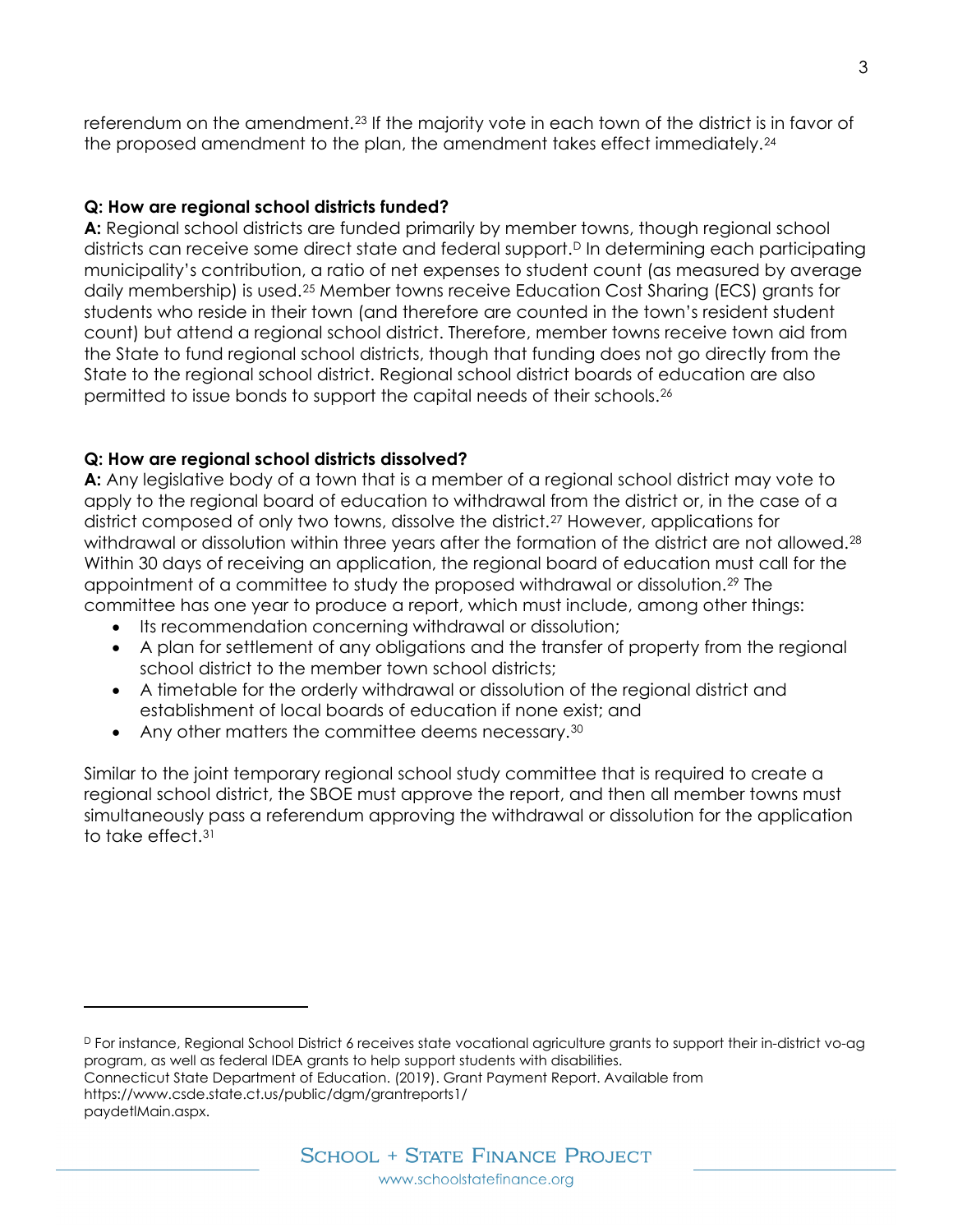# **Appendix**

#### **Regional School District Student Enrollment Trend, Student Counts by District and Year[32](#page-3-31)**

<span id="page-3-31"></span><span id="page-3-30"></span><span id="page-3-29"></span><span id="page-3-28"></span><span id="page-3-27"></span><span id="page-3-26"></span><span id="page-3-25"></span><span id="page-3-24"></span><span id="page-3-23"></span><span id="page-3-22"></span><span id="page-3-21"></span><span id="page-3-20"></span><span id="page-3-19"></span><span id="page-3-18"></span><span id="page-3-17"></span><span id="page-3-16"></span><span id="page-3-15"></span><span id="page-3-14"></span><span id="page-3-13"></span><span id="page-3-12"></span><span id="page-3-11"></span><span id="page-3-10"></span><span id="page-3-9"></span><span id="page-3-8"></span><span id="page-3-7"></span><span id="page-3-6"></span><span id="page-3-5"></span><span id="page-3-4"></span><span id="page-3-3"></span><span id="page-3-2"></span><span id="page-3-1"></span><span id="page-3-0"></span>

| <b>District</b>                | 2013-14 | 2014-15 | 2015-16 | 2016-17 | 2017-18 | 2018-19 | 2019-20 |
|--------------------------------|---------|---------|---------|---------|---------|---------|---------|
| Regional School<br>District 1  | 432     | 406     | 446     | 426     | 390     | 391     | 362     |
| Regional School<br>District 4  | 983     | 974     | 928     | 952     | 924     | 897     | 858     |
| Regional School<br>District 5  | 2,372   | 2,328   | 2,270   | 2,248   | 2,216   | 2,186   | 2,185   |
| Regional School<br>District 6  | 996     | 971     | 986     | 975     | 919     | 912     | 917     |
| Regional School<br>District 7  | 1,139   | 1,076   | 1,100   | 1,104   | 1,082   | 1,075   | 1,036   |
| Regional School<br>District 8  | 1,743   | 1,661   | 1,601   | 1,558   | 1,508   | 1,456   | 1,412   |
| Regional School<br>District 9  | 1,082   | 1,065   | 1,028   | 970     | 909     | 889     | 867     |
| Regional School<br>District 10 | 2,577   | 2,484   | 2,416   | 2,366   | 2,348   | 2,273   | 2,242   |
| Regional School<br>District 11 | 295     | 278     | 253     | 251     | 235     | 232     | 207     |
| Regional School<br>District 12 | 800     | 752     | 732     | 710     | 692     | 685     | 706     |
| Regional School<br>District 13 | 1,875   | 1,832   | 1,751   | 1,745   | 1,675   | 1,617   | 1,517   |
| Regional School<br>District 14 | 1,905   | 1,803   | 1,768   | 1,768   | 1,716   | 1,656   | 1,592   |
| Regional School<br>District 15 | 4,002   | 3,868   | 3,793   | 3,729   | 3,631   | 3,628   | 3,677   |
| Regional School<br>District 16 | 2,352   | 2,329   | 2,270   | 2,211   | 2,197   | 2,134   | 2,084   |
| Regional School<br>District 17 | 2,281   | 2,186   | 2,133   | 2,117   | 2,066   | 2,026   | 1,958   |
| Regional School<br>District 18 | 1,411   | 1,354   | 1,339   | 1,308   | 1,278   | 1,263   | 1,290   |
| Regional School<br>District 19 | 1,205   | 1,204   | 1,213   | 1,204   | 1,208   | 1,150   | 1,102   |
| <b>TOTAL</b>                   | 27,450  | 26,571  | 26,027  | 25,642  | 24,994  | 24,470  | 24,012  |